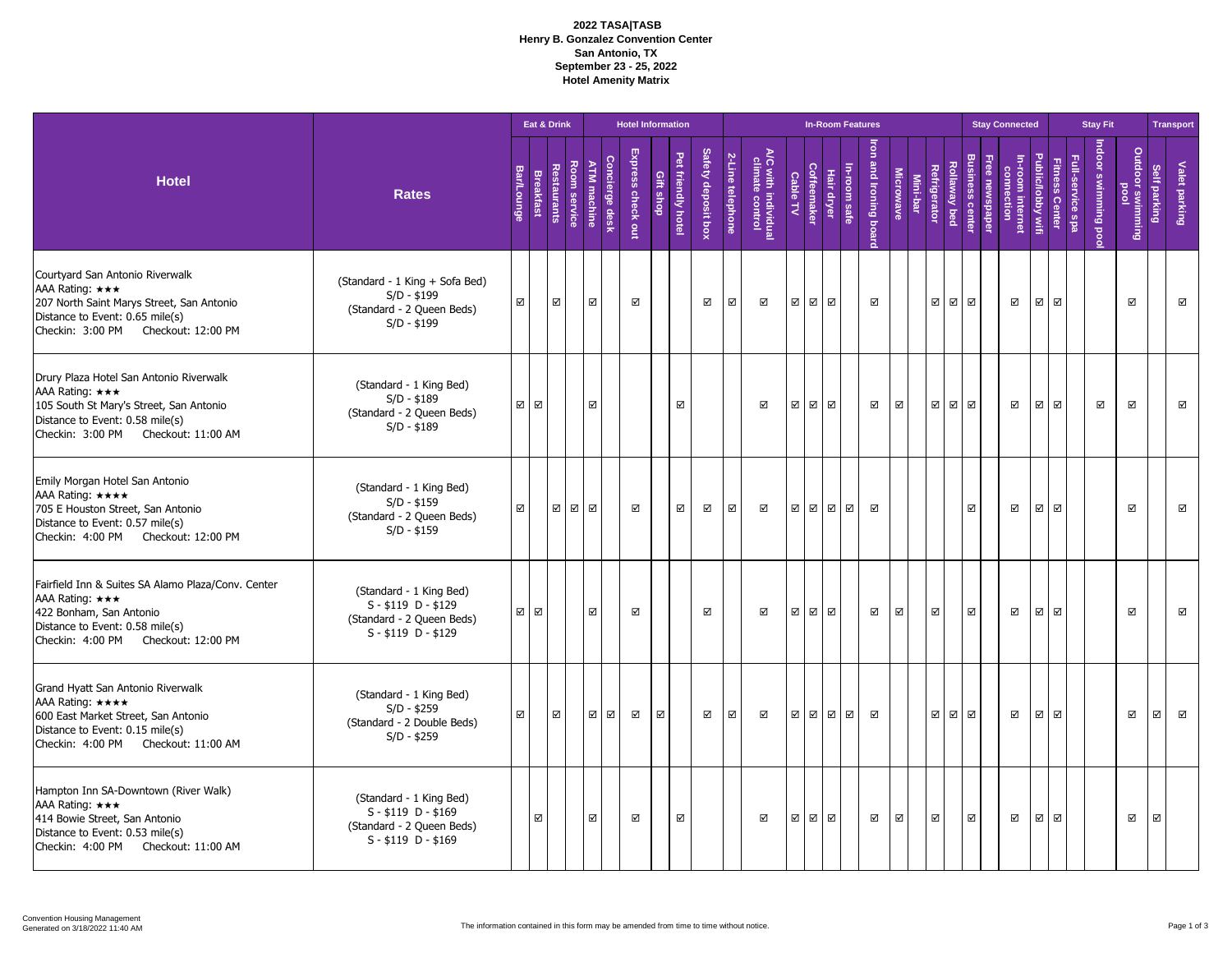## **2022 TASA|TASB Henry B. Gonzalez Convention Center San Antonio, TX September 23 - 25, 2022 Hotel Amenity Matrix**

|                                                                                                                                                                        |                                                                                                                                                                                    |                         |                         | Eat & Drink    |              |                         |                | <b>Hotel Information</b> |                         |                         |                         |                         |                                        |                         |                         |             | <b>In-Room Features</b> |                                   |                         |          |                     |              |                                    | <b>Stay Connected</b>        |                         |                         |                | <b>Stay Fit</b>     |                             |                         | <b>Transport</b>        |
|------------------------------------------------------------------------------------------------------------------------------------------------------------------------|------------------------------------------------------------------------------------------------------------------------------------------------------------------------------------|-------------------------|-------------------------|----------------|--------------|-------------------------|----------------|--------------------------|-------------------------|-------------------------|-------------------------|-------------------------|----------------------------------------|-------------------------|-------------------------|-------------|-------------------------|-----------------------------------|-------------------------|----------|---------------------|--------------|------------------------------------|------------------------------|-------------------------|-------------------------|----------------|---------------------|-----------------------------|-------------------------|-------------------------|
| <b>Hotel</b>                                                                                                                                                           | <b>Rates</b>                                                                                                                                                                       | <b>Bar/Lounge</b>       | <b>Breakfast</b>        | Restaurants    | ᇮ<br>service | <b>ATM</b> machine      | Concierge desk | Express check out        | Gift shop               | Pet friendly hotel      | Safety deposit box      | 2-Line telephone        | A/C with individual<br>climate control | Cable TV                | Coffeemaker             | Hair dryer  | In-room safe            | <b>I</b> ron<br>and Ironing board | <b>Microwave</b>        | Mini-bar | <b>Refrigerator</b> | Rollaway bed | <b>Business center</b><br>newspape | -room internet<br>connection | Public/lobby wifi       | Fitness Center          | service<br>eds | Indoor swimming poo | Outdoor<br>pool<br>gwimming | <b>Self parking</b>     | Valet parking           |
| Hilton Palacio del Rio<br>AAA Rating: ***<br>200 South Alamo Street, San Antonio<br>Distance to Event: 0.38 mile(s)<br>Checkin: 3:00 PM Checkout: 11:00 AM             | (River View - 1 King Bed)<br>$S/D - $291$<br>(River View - 2 Double Beds)<br>$S/D - $291$<br>(Standard - 1 King Bed)<br>$S/D - $234$<br>(Standard - 2 Double Beds)<br>$S/D - $234$ | $\overline{\mathbf{v}}$ |                         | $\blacksquare$ |              | $\overline{\mathsf{M}}$ |                |                          |                         |                         |                         | $\overline{\mathbb{M}}$ | $\blacksquare$                         | $\overline{\mathbf{M}}$ | $\overline{\mathbf{N}}$ |             |                         | $\overline{\mathsf{v}}$           |                         |          |                     |              |                                    | ☑                            | $\overline{\mathbb{Z}}$ | $\blacksquare$          |                |                     | $\boxdot$                   |                         | $\boxtimes$             |
| Historic Menger Hotel<br>AAA Rating: ***<br>204 Alamo Plaza, San Antonio<br>Distance to Event: 0.56 mile(s)<br>Checkin: 4:00 PM Checkout: 11:00 AM                     | (Standard - 1 King Bed)<br>$S/D - $172$<br>(Standard - 2 Queen Beds)<br>$S/D - $172$                                                                                               | $\overline{\mathbb{M}}$ |                         | ⊠⊠⊠            |              |                         |                |                          | $\boxtimes$             | ☑                       | ☑                       |                         | ☑                                      | ☑                       |                         | ☑ ☑         |                         | $\overline{\mathbb{Z}}$           |                         |          | $\blacksquare$      | ☑ ☑          |                                    | ☑                            | $\overline{\mathbb{M}}$ | $\boxtimes$             |                |                     | $\boxtimes$                 |                         | $\boxdot$               |
| Homewood Suites SA-Riverwalk/Downtown<br>AAA Rating: ***<br>432 West Market, San Antonio<br>Distance to Event: 0.58 mile(s)<br>Checkin: 4:00 PM Checkout: 11:00 AM     | (Standard - 1 Queen Bed)<br>$S/D - $189$<br>(Standard - 2 Queen Beds)<br>$S/D - $189$                                                                                              |                         | $\overline{\mathbf{v}}$ |                |              | $\overline{\mathsf{v}}$ |                | $\boxtimes$              |                         | $\overline{\mathbf{v}}$ | $\overline{\mathsf{M}}$ | $\overline{\mathbf{v}}$ | $\blacktriangledown$                   | $\overline{\mathbf{v}}$ |                         | ☑ ☑         |                         | $\overline{\mathsf{v}}$           | $\overline{\mathbb{M}}$ |          | $\boxtimes$         |              | $\boxtimes$                        | ☑                            | $\blacktriangledown$    | $\overline{\mathsf{v}}$ |                |                     | ☑                           |                         | $\overline{\mathbf{v}}$ |
| <b>Hotel Contessa</b><br>AAA Rating: ****<br>306 W Market Street, San Antonio<br>Distance to Event: 0.44 mile(s)<br>Checkin: 4:00 PM<br>Checkout: 11:00 AM             | (City View - 1 King Bed)<br>$S/D - $239$<br>(City View - 2 Doubles Beds)<br>$S/D - $239$                                                                                           | $\overline{\mathbb{M}}$ |                         | ØØØØ           |              |                         |                |                          |                         | ☑                       | $\overline{\mathsf{M}}$ | $\overline{\mathbf{v}}$ | ☑                                      | $\overline{\mathbf{v}}$ |                         | ☑ ☑         | $\blacksquare$          | ☑                                 |                         |          | $\boxtimes$         | ☑ ☑          |                                    | ☑                            | $\overline{\mathbf{v}}$ | $\overline{\mathsf{v}}$ |                |                     | ☑                           |                         | $\blacksquare$          |
| Hyatt Regency San Antonio Riverwalk<br>AAA Rating: ****<br>123 Losoya Street, San Antonio<br>Distance to Event: 0.51 mile(s)<br>Checkin: 4:00 PM<br>Checkout: 11:00 AM | (Standard - 1 King Bed)<br>$S/D - $219$<br>(Standard - 2 Double Beds)<br>$S/D - $219$                                                                                              | ☑                       |                         | ⊠⊠⊠            |              |                         | $\blacksquare$ | $\boxtimes$              | $\boxtimes$             | ☑                       |                         |                         |                                        | ☑                       |                         | $\boxtimes$ | $\blacksquare$          | $\blacktriangledown$              |                         |          | ☑                   | ☑ ☑          |                                    | ☑                            | ☑                       |                         | ☑ ☑            |                     | ☑                           | $\overline{\mathsf{v}}$ | $\blacksquare$          |
| La Quinta Inn & Suites SA Riverwalk<br>AAA Rating: ***<br>303 Blum Street, San Antonio<br>Distance to Event: 0.35 mile(s)<br>Checkin: 4:00 PM Checkout: 11:00 AM       | (Standard - 1 King Bed)<br>$S/D - $195$<br>(Standard - 2 Double Beds)<br>$S/D - $195$                                                                                              | $\blacksquare$          | $\blacksquare$          |                |              | $\boxtimes$             | $\boxtimes$    |                          | $\overline{\mathbf{M}}$ | $\overline{\mathbf{v}}$ | ☑                       |                         | ☑                                      | $\overline{\mathbf{v}}$ |                         | ☑ ☑         |                         | $\overline{\mathsf{M}}$           | $\boxtimes$             |          |                     |              | $\boxtimes$                        | $\overline{\mathsf{M}}$      | $\overline{\mathbf{v}}$ | $\overline{\mathsf{v}}$ |                |                     | ☑                           | $\overline{\mathsf{v}}$ | $\blacksquare$          |